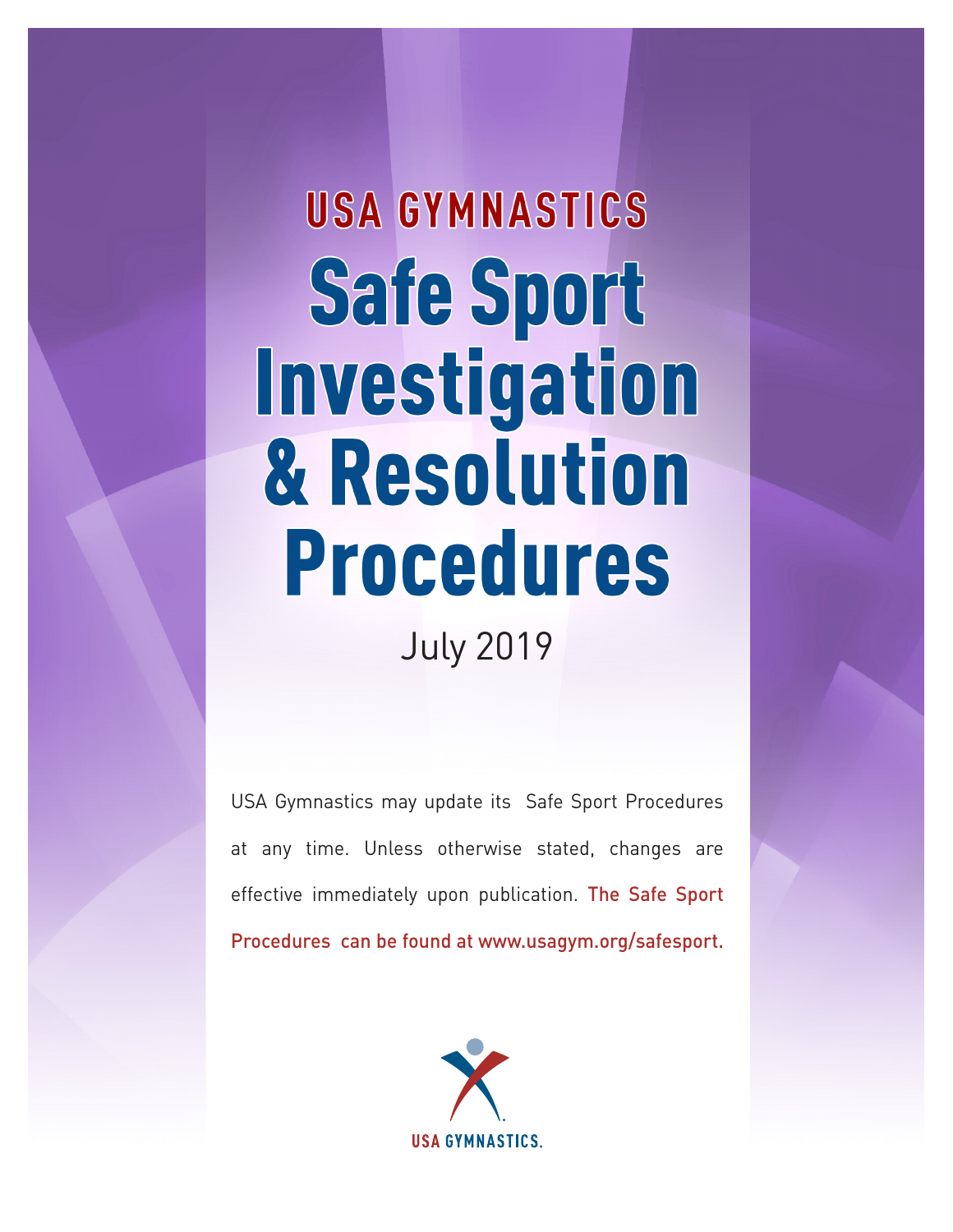# **Table of Contents**

### **USA Gymnastics Safe Sport Investigation and Resolution Procedures**

| ı.   |                                                                                                                                                                                                                                                                                                                                                                                                                        |
|------|------------------------------------------------------------------------------------------------------------------------------------------------------------------------------------------------------------------------------------------------------------------------------------------------------------------------------------------------------------------------------------------------------------------------|
| Ш.   | "Exclusive" and "Discretionary" jurisdiction<br>U.S. Center Oversight<br>Appeal Protocol for US Center for SafeSport Matters<br>USA Gymnastics Reservation of authority                                                                                                                                                                                                                                                |
| Ш.   | Mandatory Disclosure - internal governance<br>Mandatory Disclosure - state and federal law                                                                                                                                                                                                                                                                                                                             |
| IV.  | USA Gymnastics Policy regarding abuse of Process                                                                                                                                                                                                                                                                                                                                                                       |
| V.   | <b>Review Standards</b><br>Formal Protocol - Bylaw "Complaint"<br>Informal Protocol - "Report"<br>Alternative Resolution and Non Safe Sport Reports                                                                                                                                                                                                                                                                    |
| VI.  | Bylaw 10 Notice of Complaint<br>Bylaw 10 Investigation<br>Resolution of a Complaint other than by Hearing Panel<br>Resolution of a Complaint by Hearing Panel<br>Ethics and Grievance Committee Oversight<br>Notice and Right to a Hearing<br>Standards for the Hearing<br><b>Hearing Procedures</b><br><b>Evidence and Discovery</b><br>The Hearing Panel's Decision<br>Factors for the Hearing Panel's Deliberation. |
| VII. | Standards and Procedures for Interim Measures<br>Interim Measure Hearing Procedure<br>Interim Measure Hearing Panel Scope of Authority and Responsibility                                                                                                                                                                                                                                                              |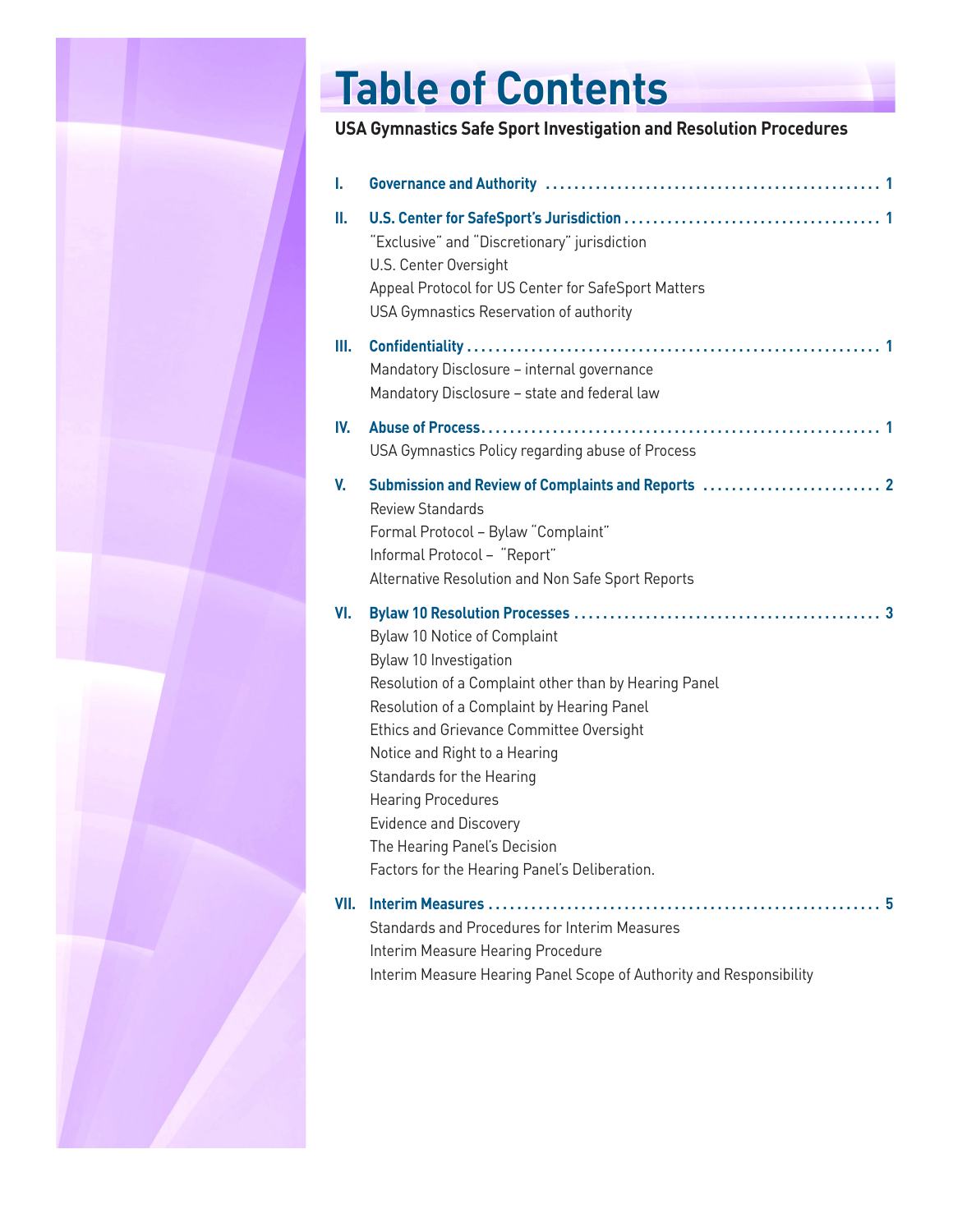The USA Gymnastics Safe Sport Investigation and Resolution Procedures ("the Procedures") establish the process that the organization will use to receive, investigate and resolve reports of misconduct (the "Safe Sport process") that violates the USA Gymnastics Safe Sport Policy (the "Policy"). The Procedures apply to any matter under the jurisdiction of USA Gymnastics involving the Policy, the SafeSport Code for the U.S. Olympic and Paralympic Movements (the "Code") or any comparable matter as permitted under USA Gymnastics bylaws (the "Bylaws"). The Procedures also will be used as guidance for reports of USA Gymnastics Code of Ethical Conduct violations that involve participant safety. The Procedures do not apply to matters over which the U.S. Center for SafeSport (the "Center") has exercised jurisdiction.

Unless otherwise defined in these Procedures, all capitalized words in these Procedures have the meanings stated in the glossary of the USA Gymnastics SafeSport Policy.

#### **I. Governance and Authority**

- A. USA Gymnastics must follow all governing policies, procedures, and applicable laws. This includes, without limitation, the Policy, the Code, other governance documents from the Center, the Bylaws, applicable portions of the United States Olympic Committee's ("USOC") bylaws, the Ted Stevens Olympic and Amateur Sports Act (36 U.S.C. Sec. 220501 et seq), and the Protecting Young Victims from Sexual Abuse and Safe Sport Authorization Act of 2017.
- B. Bylaws 9 and 10 define the formal Complaint and resolution process.
- C. These Procedures do not prevent any Member Club or Member from adopting higher safety standards or any person from exercising their legal rights to participate safely. The Procedures also do not prohibit any Club or Member from making any lawful employment-related decisions before the conclusion of any process outlined in these Procedures.

#### **II. U.S. Center for SafeSport's Jurisdiction**

A. The Code defines the Center's "exclusive" and "discretionary" jurisdiction. USA Gymnastics will report to the Center all matters within the Center's exclusive jurisdiction, which includes, without

limitation, matters involving child abuse and Sexual Misconduct. USA Gymnastics reserves the right to refer to the Center any matter within the Center's discretionary jurisdiction.

- 1. USA Gymnastics will not investigate or resolve misconduct over which the Center exercises exclusive or discretionary jurisdiction.
- B. USA Gymnastics and its Member Clubs must enforce and comply with any suspension, restrictive measures, or other sanctions imposed by the Center, including those originating from conduct in other amateur sports.
- C. Appeals of any matter under the Center's jurisdiction must be appealed directly to the Center.
- D. USA Gymnastics reserves all other rights and remedies, including but not limited to the right to set membership criteria and the right to impose appropriate measures, including without limitation Interim Measures.

#### **III. Confidentiality**

- A. The Bylaws, the Policy, and the Code provide some protections for confidentiality during the Safe Sport process, but they do not, and cannot, guarantee absolute confidentiality. USA Gymnastics may be required to disclose information contained in a report or learned during an investigation. Reasons for disclosure include, but are not limited to, the following:
	- 1. Relevant state and/or federal law;
	- 2. Mandatory reporting related to child abuse and sexual misconduct;
	- 3. The Center's jurisdiction; or
	- 4. USA Gymnastics' right, as allowed by the Code, to publicly correct any misrepresentation related to the Safe Sport process.
- B. Relevant state and federal laws may also impose either confidentiality or disclosure requirements on the parties. Each party to the Safe Sport process is responsible for understanding what legal requirements, if any, apply to their conduct.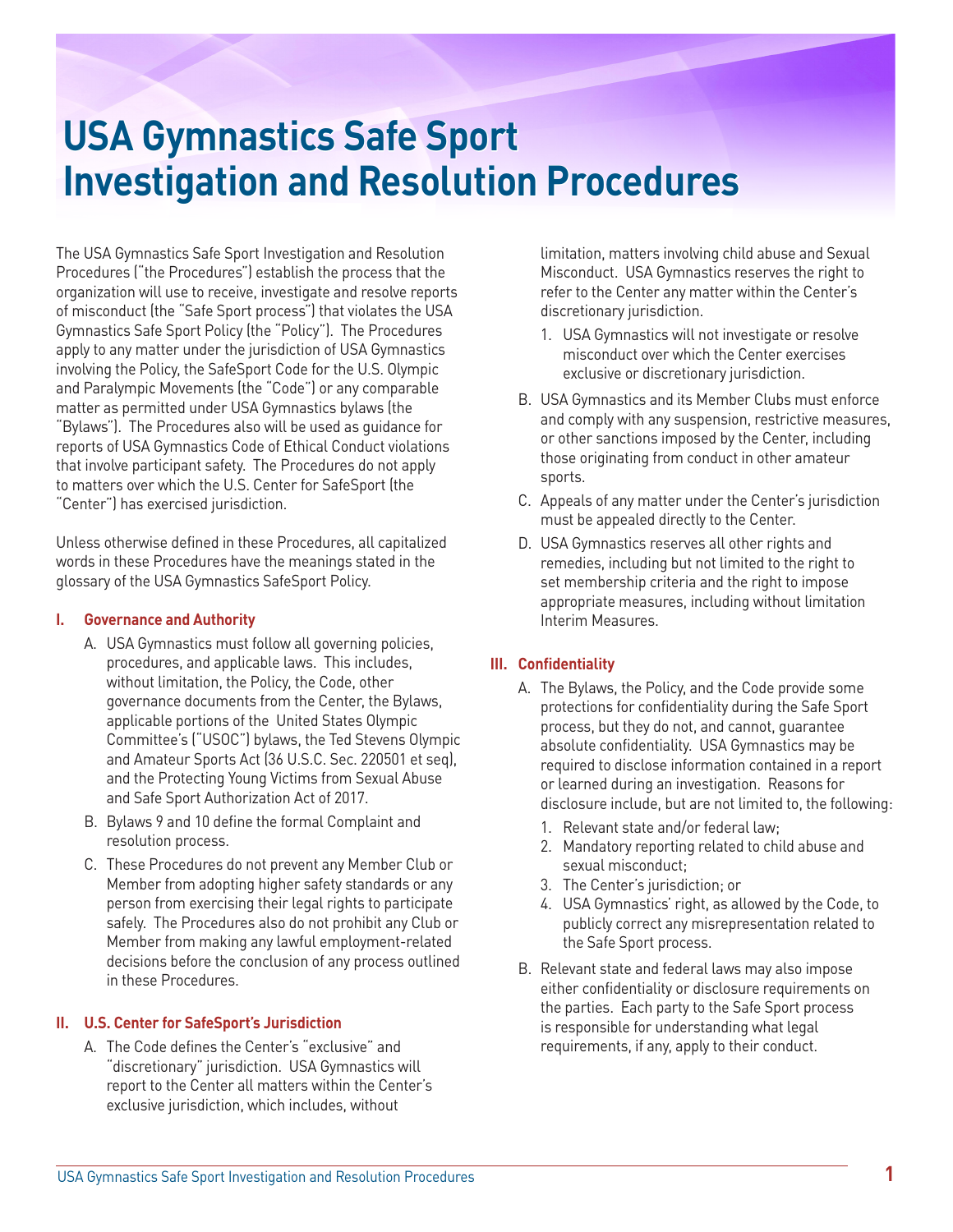#### **IV. Abuse of Process**

- A. USA Gymnastics will pursue "permanent ineligibility" status for any person who directly, or through a representative or agent, engages in Abuse of Process or Retaliation under the Code or the Policy. Conduct that constitutes Abuse of Process or Retaliation includes, but is not limited to, the following:
	- 1. Public disclosure of personal or identifying information related to a Complainant or Claimant;
	- 2. Harassment;
	- 3. Intimidation;
	- 4. Attempts to discourage participation in the USA Gymnastics or Center investigation and resolution process.
	- 5. Intentional filing of false allegations.

#### **V. Submission and Review of Complaints and Reports**

- A. USA Gymnastics will review information submitted under either the formal or informal protocol, as set forth below, to determine:
	- 1. if the conduct reported is appropriate for resolution through the Safe Sport process;
	- 2. if any information must be reported as child abuse;
	- 3. if the Center has exclusive jurisdiction over the matter;
	- 4. If there are grounds to consider the Center's discretionary jurisdiction (such as conflict or relation to a pending case);
	- 5. if Interim Measures are appropriate;
	- 6. if the submission meets necessary Bylaws and governance criteria; and
	- 7. if any other factors are relevant to an informed decision.
- B. Formal Protocol filing a Complaint
	- 1. A Complaint begins the resolution process under Bylaw 10. Any athlete (current or former), athlete representative, or current member may file a Complaint.
	- 2. The document must be designated as a "Complaint" and meet all necessary criteria of the Bylaws, including Bylaws 10.2 and 10.3.
	- 3. USA Gymnastics will review the Complaint for compliance with the Bylaws, including Bylaws 10.2, 10.3, and 10.4. If the Complaint complies with the Bylaws, USA Gymnastics will proceed with the Complaint resolution process detailed in Bylaw 10.
	- 4. USA Gymnastics must provide a copy of the Complaint to the Adverse Party to begin the Bylaw 10 resolution process.
- C. Informal Protocol making a Report
	- 1. Any person—including without limitation athletes, members, and non-members—may make a report of misconduct to USA Gymnastics.
	- 2. A "Report" is any notice of misconduct other than a formal Complaint.
	- 3. Reports are not subject to the same formal requirements as Complaints. For example, the Bylaws do not require that Reports be sent to an Adverse Party to begin the resolution process. Additionally, to the extent allowed by law and governing policy, each Report will be treated as a confidential submission.
	- 4. USA Gymnastics Safe Sport Department will review all Reports to determine, in its discretion, the appropriate next steps in response to a Report. For example, USA Gymnastics may determine that a Report should be assigned to an investigator for further investigation.
	- 5. If the information contained in a Report or learned through an investigation meets the requirements of the Bylaws, including Bylaws 10.2, 10.3, and 10.4, USA Gymnastics may file a Complaint on behalf of the reporting party. A Complaint filed by USA Gymnastics will proceed under the Bylaw 10 resolution procedures.
- D. Matters Outside Bylaw 10 Resolution
	- 1. Prevention Policy Procedure
		- a. All reported Prevention Policy violations will be reported to the Center and to the relevant member club.
		- b. USA Gymnastics, in its discretion, may allow Reports of isolated violations of the Prevention Policies to be resolved informally by the member club. Any informal resolution by the member club must include notice to the family of the affected minor athlete.
		- c. USA Gymnastics, in its discretion, may file a Complaint or take other action based on any Report that USA Gymnastics does not believe is appropriate for informal resolution by the member club. For example, USA Gymnastics may choose to file a Complaint based on Reports of multiple and/or severe Prevention Policy violations. Notice will be given to the parents of any affected minor athlete prior to submitting a Complaint based on a Report.
	- 2. Financial, contractual, tortious matters unrelated to the Policy, and employment matters are not appropriate for the Bylaw 10 resolution process.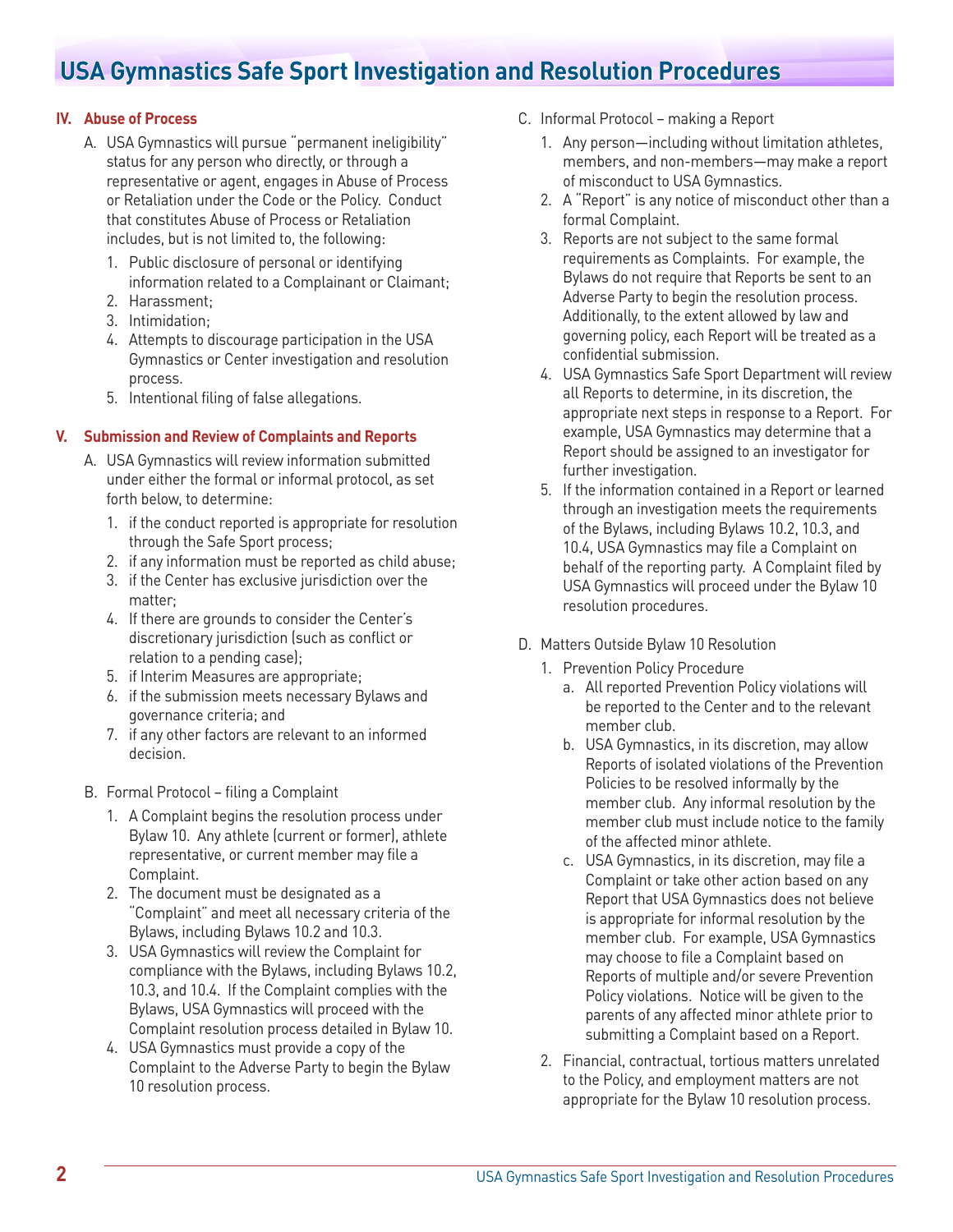#### **VI. Bylaw 10 Resolution Processes**

- A. Bylaw 10 Notice of Complaint
	- 1. USA Gymnastics will draft a written Notice of Complaint as required by Bylaw 10.4 that will include:
		- a. a summary or statement of the behavior reported as misconduct;
		- b. reference to the relevant standard of conduct representing the grounds for the Complaint; and
		- c. notice to the relevant member club(s).
	- 2. USA Gymnastics may modify the Notice of Complaint or Complaint at any time; provided however, a modification made after the commencement of a hearing must be approved by the Hearing Panel.
- B. Bylaw 10 Investigation
	- 1. USA Gymnastics will appoint an investigator who is not involved with the conduct reported in the Complaint (the "Investigator").
	- 2. The Investigator will gather information and prepare a written summary for USA Gymnastics.
	- 3. All information gathered, and any written summary prepared by the Investigator, is confidential and privileged work product of USA Gymnastics. Disclosure of information necessary under the Bylaw 10 resolution process is not a subject matter waiver of any privilege.
	- 4. USA Gymnastics will review the Investigator's written summary and any other information that USA Gymnastics deems appropriate in its reasonable discretion.
	- 5. After its review, USA Gymnastics will determine, in its discretion, whether the matter is appropriate for resolution by a Hearing Panel, by dismissal, or by a negotiated agreement.
- C. Resolution of a Complaint other than by Hearing Panel
	- 1. A hearing may not be necessary on every Complaint, and USA Gymnastics may pursue an agreed-upon resolution with the Adverse Party or dismissal of the Complaint.
	- 2. Any agreed-upon resolution between USA Gymnastics and an Adverse Party must:
		- a. be in writing signed by the Adverse Party and USA Gymnastics or their authorized representatives; and
		- b. not restrict, limit or impede the existing rights of the persons witnessing, reporting or harmed by prohibited conduct, misconduct, abuse or unethical conduct.
- 3. USA Gymnastics will give notice to, and consult with, each person reportedly harmed by the misconduct before USA Gymnastics enters into the agreed-upon resolution.
- 4. USA Gymnastics may provide notice of the agreedupon resolution to witnesses.
- D. Resolution of a Complaint by Hearing Panel
	- 1. The Bylaws and the Ethics and Grievance Committee govern a Hearing Panel's procedures.
	- 2. Right to a Hearing and Notice of Hearing
		- a. In all cases where USA Gymnastics has brought the Complaint, the Adverse Party has a right to a hearing, as required by Bylaw 10.
		- b. An Adverse Party has a right to fair notice and an opportunity for a hearing before being declared ineligible to participate in any amateur sporting event that is sanctioned by USA Gymnastics.
		- d. The reporting party, Adverse Party, relevant Member Club(s), and person(s) affected by the reported misconduct will receive notice of the intent to proceed to a hearing.
	- 3. Standards for the Hearing
		- a. A violation of the Policy or of USA Gymnastics Code of Ethical Conduct must be proven by a "preponderance of the evidence," meaning that it is more likely than not (greater than 50% likelihood) that the allegations are true.
		- b. If a Hearing Panel finds that an individual violated the Policy or Code of Ethical Conduct, the Hearing Panel may impose any term, limitation, restrictions and/or any "Disciplinary Affect" described in Bylaw Article 10.13.
		- c. USA Gymnastics agrees to submit to binding arbitration in accordance with the Ted Stevens Olympic and Amateur Sports Act. This is the sole method to appeal any finding by a Hearing Panel under Bylaw 10.
		- d. Every member is entitled to a fair hearing based on the following principles:
			- i. proper notice of the hearing;
			- ii. an impartial Hearing Panel;
			- iii. an opportunity, before the hearing, to review the information that will be submitted to the Hearing Panel;
			- iv. a reasonable opportunity for the Adverse Party to participate in the Hearing and present his or her case;
			- v. notice of possible disciplinary results for an adverse finding;
			- vi. the opportunity to have chosen counsel participate in the Hearing.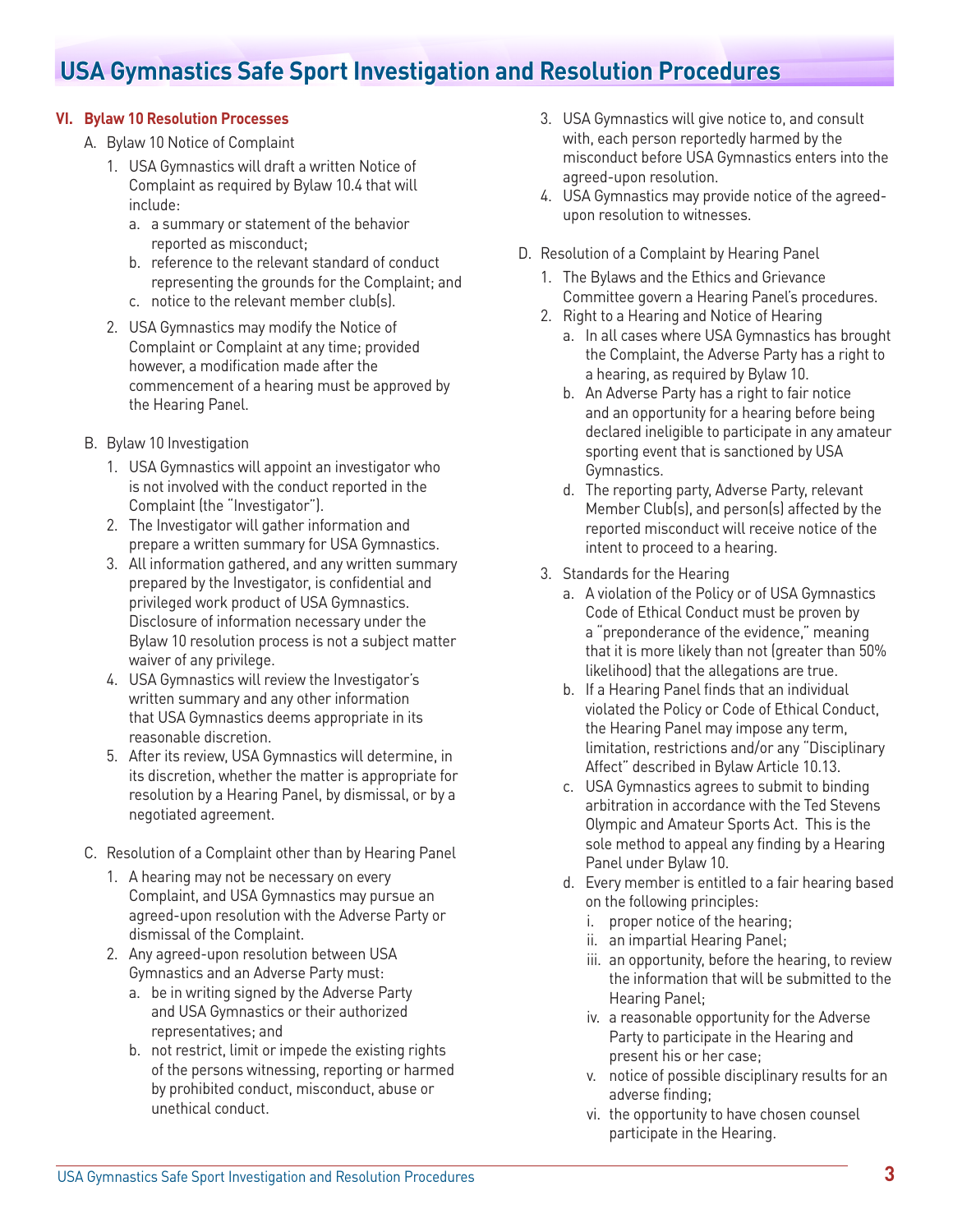- 4. Hearing Procedures
	- a. Hearings shall be conducted in a manner consistent with Bylaw Article 10 and any requirements of the Ethics and Grievance Committee.
	- b. All proceedings conducted by the Hearing Panel shall be kept confidential by the parties and participants, subject to applicable laws, the Code, and the publication allowed by Bylaw 10.14.
	- c. A Hearing Panel chair will be appointed in a manner determined by the Ethics and Grievance Committee.
	- d. The chair of the Hearing Panel shall set the time and place for the hearing and communicate the hearing schedule to the parties.
	- e. Hearings may be held by telephone, video conference, or similar electronic format.
	- f. Any party requesting an in-person hearing will be responsible for the travel costs of the Hearing Panel.
	- g. Each party has the right to record or transcribe the hearing, subject to the confidentiality and other requirements of Bylaw 10.11 and of these Procedures. Any party who intends to record or transcribe the hearing must give written notice to all other parties. The Hearing Panel may limit the number of recordings or transcriptions allowed at a hearing.
	- h. The Hearing Panel will approve hearing procedures that, at a minimum, establish a schedule and discovery guidelines.
	- i. Before the Hearing, the Complainant must provide the parties with the following:
		- i. a copy of the Complaint;
		- ii. any written response to the Complaint provided to the Complainant or to USA Gymnastics by the Adverse Party; and
		- iii. any documents upon which the Complainant will rely during the presentation of its case.
	- j. USA Gymnastics is a party to all proceedings. This includes proceedings where an individual, and not USA Gymnastics, is the Complainant.
- 5. Evidence and Discovery
	- a. The Hearing Panel shall make all evidentiary and procedural decisions, including without limitation decisions regarding the admissibility, relevance, and materiality of offered evidence.
	- b. All testimony must be taken under oath.
- c. No party is obligated to produce all materials in their possession. However, the Hearing Panel may request, or may allow a party to request, relevant materials from a party that are not currently before the Hearing Panel. All discovery allowed by the Hearing Panel shall be proportional to the matter at hand.
- 6. The Hearing Panel's Decision
	- a. The Complainant bears the burden of proof by a preponderance of the evidence. The Hearing Panel determines if the Complainant has met this burden of proof.
	- b. The Hearing Panel may consider any evidence submitted during or after the hearing, to the extent allowed by the Bylaws or these Procedures.
	- c. The Hearing Panel must issue a written decision on the hearing in a timely manner. The written decision must contain, at a minimum, all of the following:
		- i. the rules or policies the Hearing Panel believes were violated, if any;
		- ii. the facts that support the decision;
		- iii. the sanctions that the Hearing Panel concludes are necessary, if any; and
		- iv. the decision of the Hearing Panel.
- 7. Factors for the Hearing Panel's Deliberation. The Hearing Panel may consider all relevant factors, including the following, to the extent that each applies to the facts and circumstances of the case:
	- a. the interests of USA Gymnastics and the applicable member club in promoting a safe environment for participants;
	- b. the seriousness of the act of misconduct;
	- c. the age and/or experience of the accused individual when the misconduct occurred;
	- d. the age of the person(s) who suffered the misconduct;
	- e. the impact upon the person(s) who suffered the misconduct;
	- f. information deemed relevant to rehabilitation;
	- g. the person's fitness for continued participation in USA Gymnastics events and/or membership;
	- h. any other information that the Hearing Panel determines relevant to the appropriate sanction, including any other factor proposed by the Bylaws;
	- i. suspensions and permanent ineligibility may be instituted at the Hearing Panel's discretion.